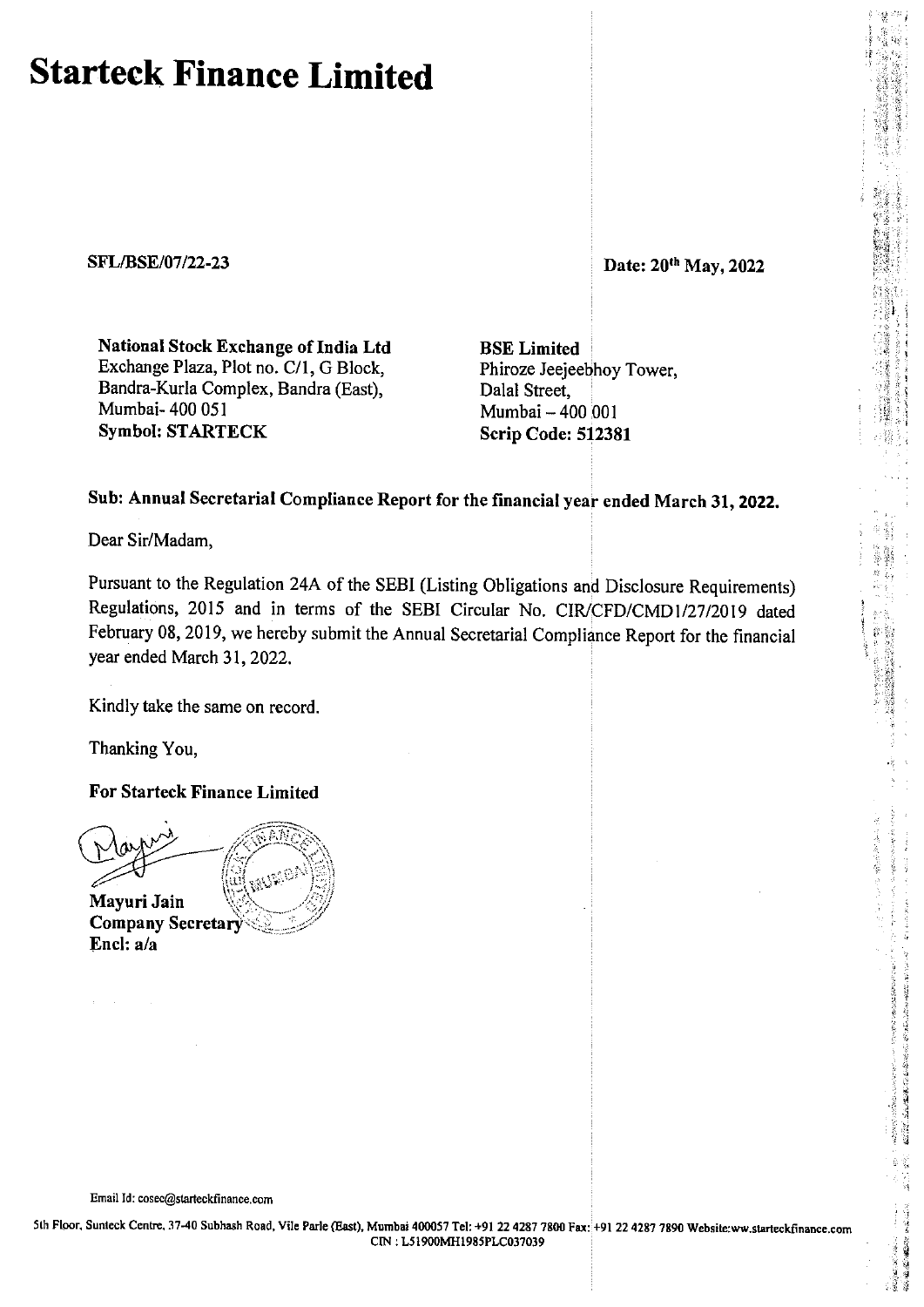## **Annual Secretarial Compliance Report of Starteck Finance Limited (CIN: L51900MH1985PLC037039)for the year ended March 31, 2022**

I, Veeraraghavan N. has examined:

- (a) all the documents and records made available to me and explanation provided by Starteck Finance Limited ("the listed entity"),
- (b) the filings/ submissions made by the listed entity to the stock exchange,
- (c) website of the listed entity,
- (d) any other document/ filing, as may be relevant, which has been relied upon to make this certification,

for the year ended March 31, 2022 ("Review Period") in respect of compliance with the provisions of:

- (a) the Securities and Exchange Board of India Act, 1992 ("SEBI Act") and the Regulations, circulars, guidelines issued thereunder; and
- (b) the Securities Contracts (Regulation) Act, 1956 ("SCRA"), rules made thereunder and the Regulations, circulars, guidelines issued thereunder by the Securities and Exchange Board of India ("SEBI");

The specific Regulations, whose provisions and the circulars/ guidelines issued thereunder, have been examined, include:-

- (a) Securities and Exchange Board of India (Listing Obligations and Disclosure Requirements) Regulations, 2015;
- (b) Securities and Exchange Board of India (Issue of Capital and Disclosure Requirements) Regulations, 2018;
- (c) Securities and Exchange Board of India (Substantial Acquisition of Shares and Takeovers) Regulations, 2011;

(d) Securities and Exchange Board of India (Buyback of Securities) Regulations, 2018;

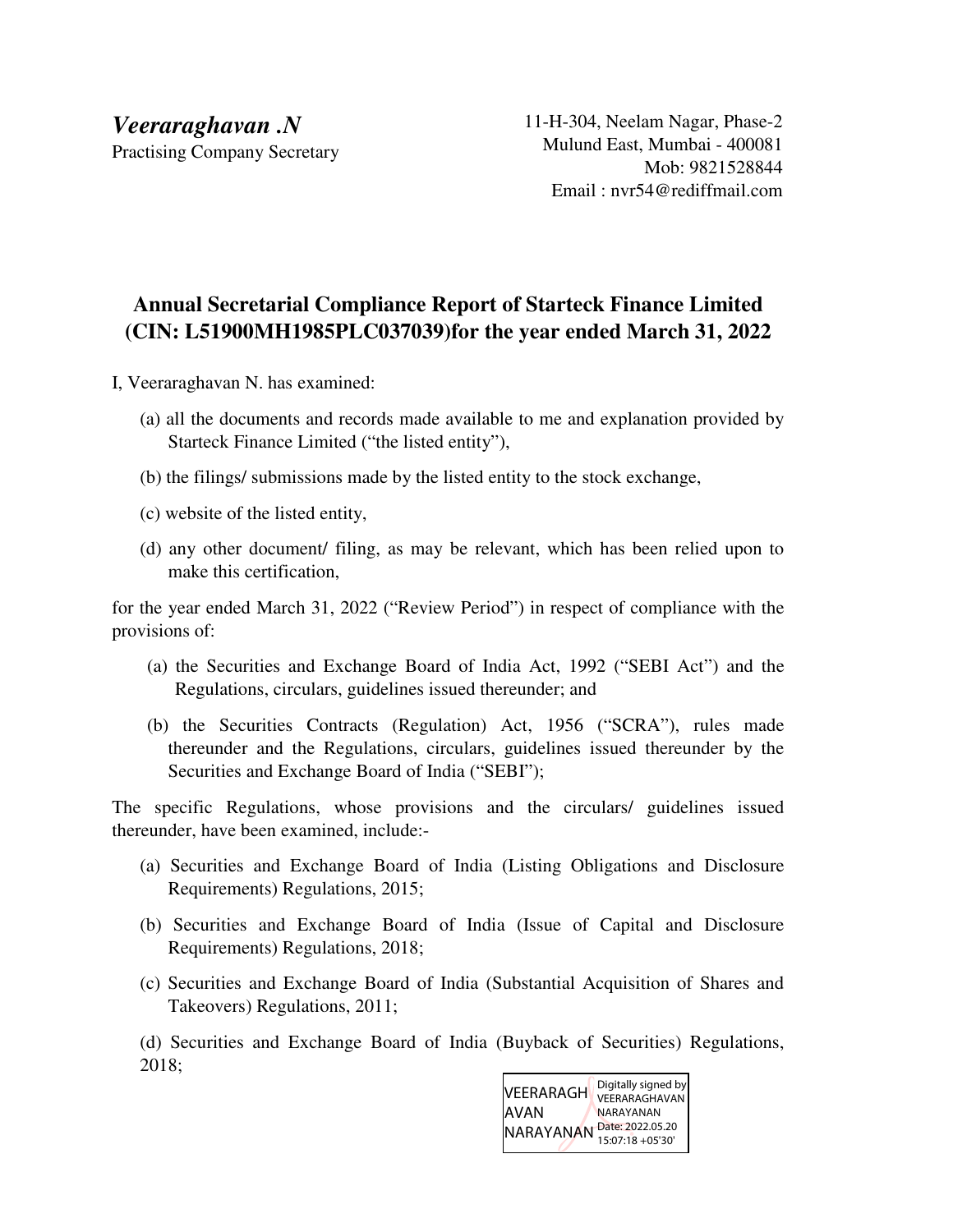- (e) Securities and Exchange Board of India (Share Based Employee Benefits) Regulations, 2014and Securities and Exchange Board of India (Share Based Employee Benefits and Sweat Equity) Regulations, 2021;
- (f) Securities and Exchange Board of India (Issue and Listing of Debt Securities) Regulations, 2008;
- (g) Securities and Exchange Board of India (Issue and Listing of Non-Convertible Securities) Regulations, 2021;
- (h) Securities and Exchange Board of India (Prohibition of Insider Trading) Regulations, 2015;
- (i) Securities and Exchange Board of India (Depositories and Participants) Regulations, 2018;

and Clauses 6(A) and 6(8) of the Circular No. CIR/CFD/CMDI/114/2019 dated 18 October, 2019 issued by the Securities and Exchange Board of India on "Resignation of statutory auditors from listed entities and their material subsidiaries"

and based on the above examination, I hereby report that, during the Review Period:

- (a) The listed entity has complied with the provisions of the above Regulations and circulars/ guidelines issued thereunder.
- (b) The listed entity has maintained proper records under the provisions of the above Regulations and circulars/ guidelines issued thereunder insofar as it appears from my examination of those records.
- (c) The following are the details of actions taken against the listed entity/ its promoters/ directors/ material subsidiaries either by SEBI or by Stock Exchanges (including under the Standard Operating Procedures issued by SEBI through various circulars) under the aforesaid Acts/ Regulations and circulars/ guidelines issued thereunder:

| Sr. | Action   | Details   | of | Details         |       | of   Observations/         |  |     |  |
|-----|----------|-----------|----|-----------------|-------|----------------------------|--|-----|--|
| No. | taken by | violation |    | action          | taken | remarks of                 |  | the |  |
|     |          |           |    | E.g.            |       | fines, Practicing          |  |     |  |
|     |          |           |    | warning         |       | letter, Company Secretary, |  |     |  |
|     |          |           |    | debarment, etc. |       | if any.                    |  |     |  |
| Nil |          |           |    |                 |       |                            |  |     |  |

| <b>VEERARAGH</b><br>IAVAN<br>NARAYANAN | Digitally signed by<br>VEERARAGHAVAN<br>NARAYANAN<br>Date: 2022.05.20<br>15:07:46 + 05'30' |
|----------------------------------------|--------------------------------------------------------------------------------------------|
|----------------------------------------|--------------------------------------------------------------------------------------------|